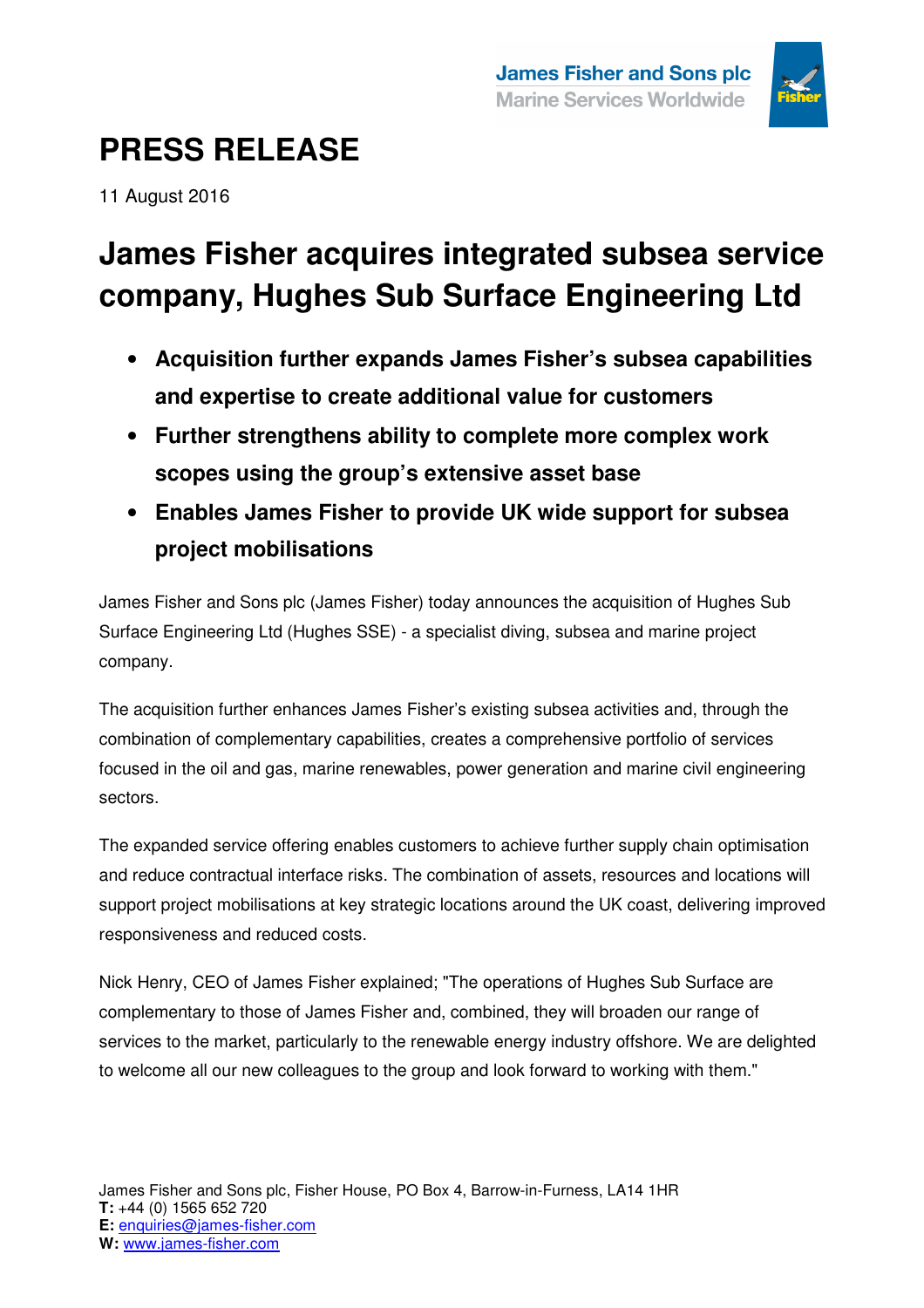

# **PRESS RELEASE**

Ian Hughes, managing director of Hughes SSE said; "I'm delighted that Hughes is joining the James Fisher group. The opportunity this affords us to increase the scope and scale of projects we undertake for customers through access to the group's wider resources is huge"

### **Ends**